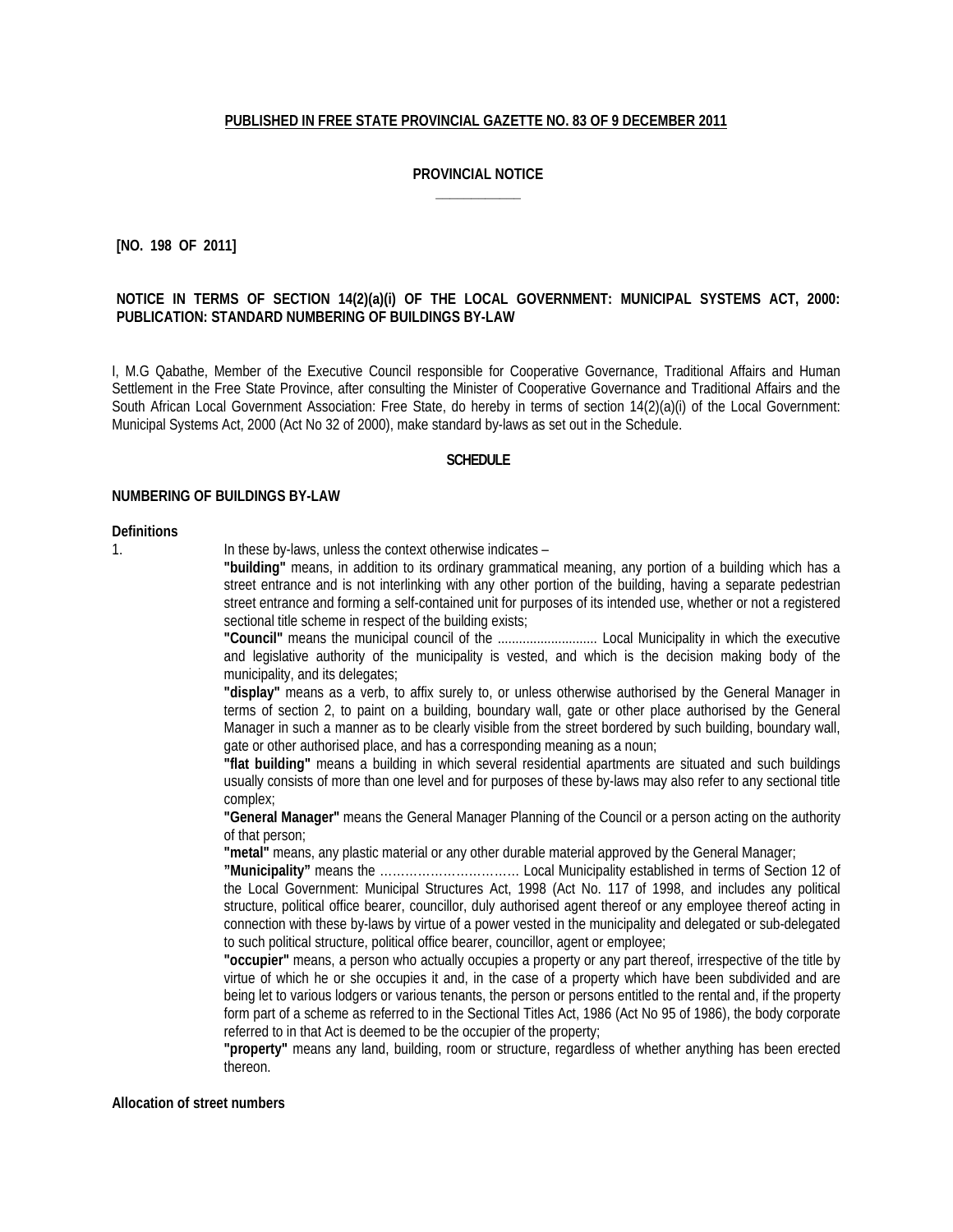- 2. (1) Street numbers are allocated or reallocated from time to time by the Council to properties within the municipality.
	- (2) After service on him or her of a notice in writing by the General Manager requiring him or her to do so, the owner or occupier of any such property must, within the time specified in such notice, display on such property the number allocated or reallocated thereto, in terms of this or any previous by-law by means of a metal number or metal plate bearing such number, or by means of paint if so authorised by the General Manager: Provided that such number or plate must be affixed in the position indicated in such notice or, if no such position is so indicated, then in a position where it is legible from the street on which such property fronts, and its dimensions must not be less than the minimum specified in section 5 : Provided further that the General Manager may prescribe the colour and finish of the digits or the type of paint that may be used, in such notice.
	- (3) The provisions of subsection (2) applies to any property where such number or plate has become detached, illegible, obliterated or defaced, or does not meet the provisions of section 5, or is for any reason no longer legible from the street on which such property fronts.

# **Allocation and display of names on flat buildings**

- 3. (1) After service on the owner of a notice in writing by the General Manager requiring him or her to do so, the owner of any flat building must, within the time specified in such notice, display, by means of a metal sign on such building, the name that has been assigned to it, or by means of paint if so authorised by the General Manager: Provided that such sign must be affixed in the position indicated in such notice or, if no such position is indicated, then in a position where it is legible from the street on which such building fronts and its dimensions shall not be less than the minimum specified in section 5: Provided further that the General Manager may prescribe the colour and finish of the letters or the type of paint that may be used in connection with such name in such notice.
	- (2) The provisions of subsection (1) applies to any flat building where such sign has become detached, illegible, obliterated or defaced, or does not meet the provisions of section 5, or is for any reason no longer legible from the street on which such flat building fronts.

# **Allocation of numbers and letters to Flat Buildings**

- 4. (1) After service on the owner of a notice in writing by the General Manager requiring him or her to do so, subject to the provisions of section 2, the owner of any flat building must, within the time specified in such notice -
	- (a) affix a metal number, or a metal plate, bearing a number, over the entrance to each separate flat;
	- (b) where there is more than one block of flats, or more than one main entrance to each block, affix at each main entrance to each block a metal letter or metal plate bearing a letter in either case of dimensions not less than the minimum specified in section 5;
	- (c) provide and maintain continuously in efficient working order, by means of illumination, by which the sign referred to in section 3 and the metal letter or plates referred to in subsection (1) (b) are made legible during the hours of darkness.
	- (2) The numbers referred to in subsection (1)(a) must run from 1 upwards on the ground floor, from 101 upwards on the first floor, and so on.
	- (3) The letters referred to in subsection (1)(b) shall run from A onwards and each block or main entrance shall be assigned a different letter.
	- (4) The provisions of subsection (1) shall apply in respect of any metal number, metal plate or metal letter that has become detached, or is for any reason no longer legible.

# **Minimum dimensions of numbers and letters**

- 5. (1) The minimum height of every number and letter with regard to a property within the municipality is, in respect  $of -$ 
	- (a) flat buildings, office- or business buildings and shopping centres, is 150 millimetre, and
	- (b) any other property, is 75 millimetre:

Provided that the distance between the lines which represent the actual number or letter should not be less than 10 millimetre.

# **Offences and penalties**